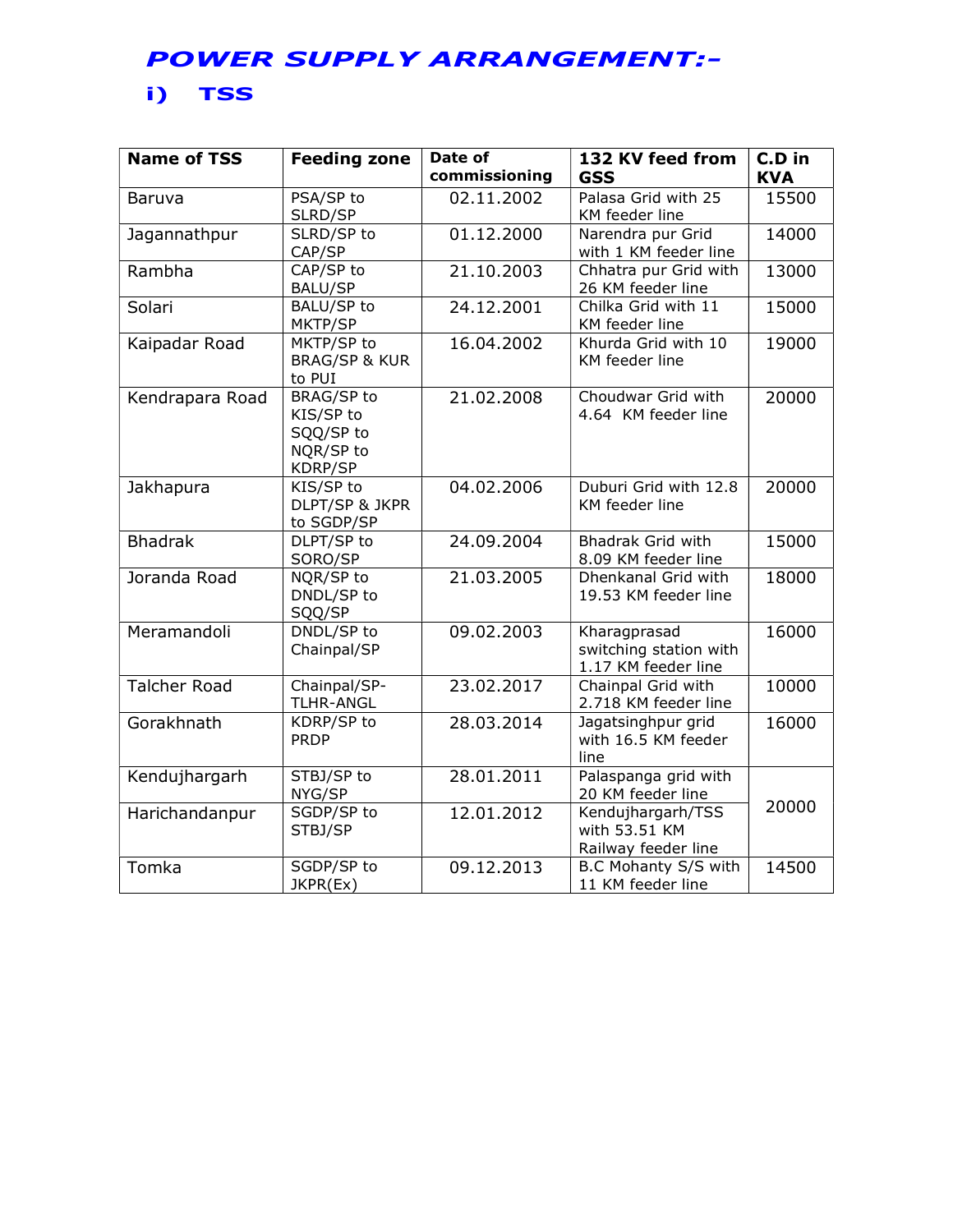# ii) Switching posts

| <b>Switching Post</b>       | Date of       |                                     | Date of              |
|-----------------------------|---------------|-------------------------------------|----------------------|
|                             | Commissioning | <b>Switching Post</b>               | <b>Commissioning</b> |
| Mandasa Road/SSP            | 19.10.2000    | Puri/SSP                            | 15.12.2005           |
| Jhadupudi/SSP               | 19.10.2000    | Naraj Marthapur/SP                  | 31.10.2002           |
| Surla Road/SP               | 19.10.2000    | Rajathgarh/SSP                      | 14.03.2003           |
| Golanthra/SSP               | 22.04.2001    | Dandimal/SP                         | 20.03.2003           |
| Berhampur/SSP               | 22.04.2001    | Hindol Road/SSP                     | 02.07.2003           |
| Chhatrapur/SSP              | 02.06.2016    | Budhapank/SSP                       | 02.12.2014           |
| Chhatrapur<br>Court/SP      | 31.03.2001    | Talcher/SSP                         | 31.07.2003           |
| Humma/SSP                   | 31.03.2001    | <b>Talcher South</b><br>Balanda/SSP | 11.03.2008           |
| Khallikote/SSP              | 10.07.2001    | Bharatpur/SSP                       | 09.03.2010           |
| Balugaon/SP                 | 31.03.2001    | Angul/SSP                           | 01.03.2016           |
| Kuhuri/SSP                  | 10.07.2001    | Chainpal/SP                         | 03.03.2017           |
| Mukteswarpur/SP             | 01.04.2002    | Gurudijhatia/SSP                    | 06.10.2004           |
| Nirakarpur/SSP              | 04.11.2001    | Salegaon/SP                         | 07.10.2004           |
| Khurda Road/SSP             | 07.01.2002    | Kandar pur/SP                       | 04.03.2008           |
| Lingaraj Temple<br>Road/SSP | 22.03.2002    | Raghunathpur/SSP                    | 02.03.2008           |
| Vanivihar/SSP               | 22.07.2002    | Rahama/SSP                          | 01.07.2008           |
| Patia/SP                    | 16.06.2017    | Badabandha/SP                       | 07.07.2008           |
| Barang/SSP                  | 21.08.2017    | Paradeep/SSP                        | 27.11.2008           |
| Cuttack/SSP                 | 22.11.2005    | Sukinda Road/SSP                    | 26.03.2009           |
| Nergundi/SSP                | 20.09.2010    | Baghuapal/SSP                       | 23.10.2009           |
| Kapilas Road/SP             | 07.10.2005    | Tangriapal/SSP                      | 19.07.2011           |
| Byree/SSP                   | 27.02.2006    | Sagadapata/SP                       | 30.01.2011           |
| Dhanmandal/SSP              | 08.10.2005    | Chilikidara/SSP                     | 12.06.2011           |
| New Garh-<br>madhupur/SSP   | 09.03.2006    | Nilakantheswar/ SSP                 | 11.06.2011           |
| Jajpur Keonjhar<br>Road/SSP | 03.10.2005    | Sitabinj/SP                         | 18.06.2011           |
| Dulkhapatna/SP              | 26.11.2005    | Basantpur/SSP                       | 20.06.2011           |
| Kenduapada/SSP              | 12.11.2005    | Goaldhi/SSP                         | 04.10.2012           |
| Delang/SSP                  | 18.07.2005    | Porjanpur/SSP                       | 04.10.2012           |
| Sakhigopal/SSP              | 28.12.2004    | Nayagarh/SP                         | 09.04.2012           |